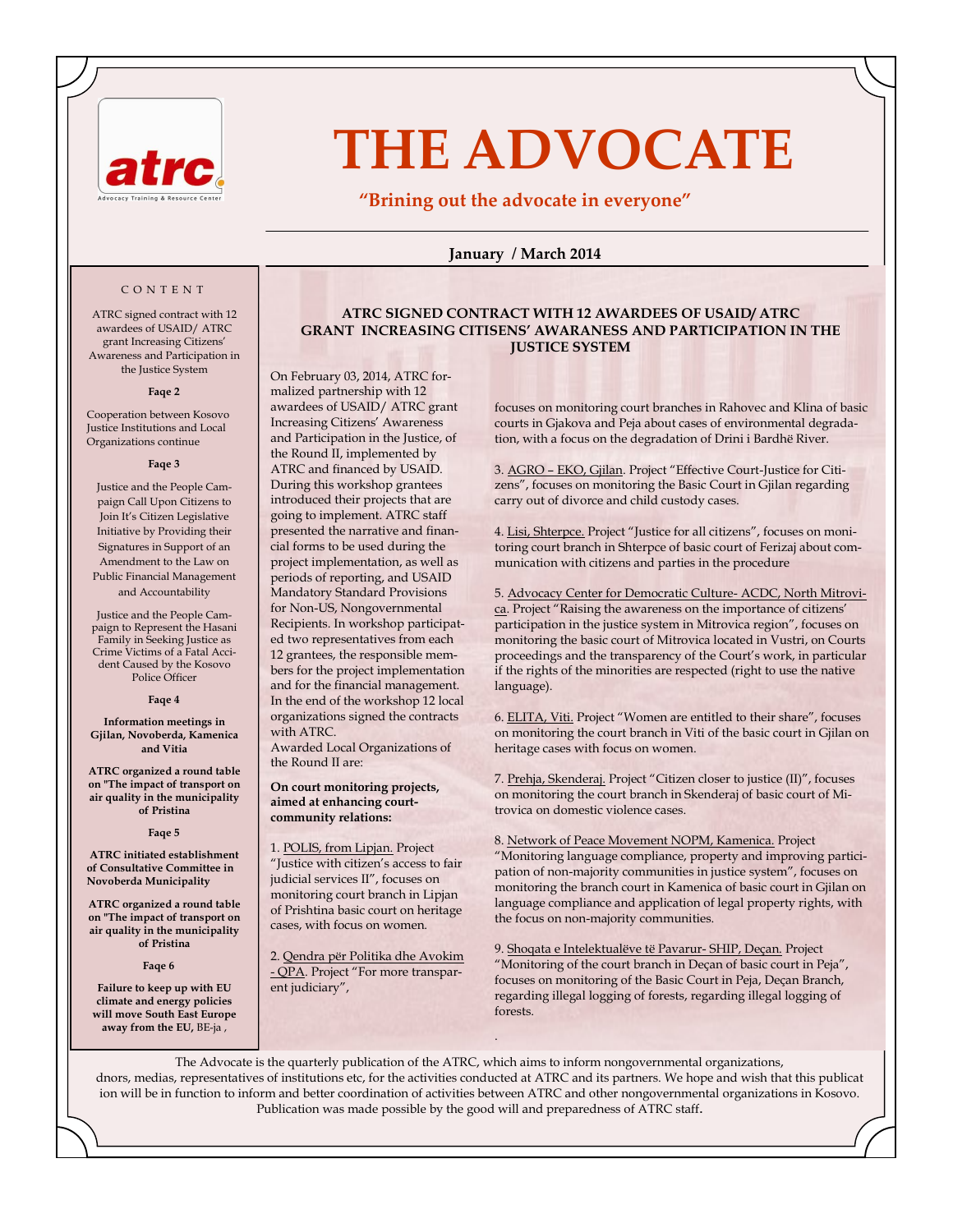### **T H E A D V O C A T E**

### **Page 2**

### ON PUBLIC AWARENESS AND OUTRICH PROJECT AMINED AT COMBATING CORRUPTION AND INCREASING TRANSPARENCY AND FAIRNESS AMOUNG JUSTICE SECTOR IN KOSOVO:

10. Communication for Social Development- CSD, Gracanica. Project "Is there justice after injustice?" Focuses on raising public awareness of citizens of Gracanica, Klokot, Ranilug and Partes about the functioning of the judicial system, and exercising their constitutionally guaranteed rights and improving communication and collaboration between community - local government – judicial authorities - civil society.

11. EC Ma Ndryshe, Prizren. Project "Linking communities to justice providers?" Focuses on Increasing Citizen's participation of Prizren in justice sector, Improving access to information for Prizren citizens Developing Outreach Campaign for the Basic Court of Prizren;

12. Kosova in EU, Prishtina. Project "Awareness of Citizens for Justice and Privatization Process in Kosovo", focusing on increasing access of the Kosovo's Social Owned Enterprises employees and other parties of interest in privatization process to the court system, respectively to the Special Chamber of the Supreme Court, regarding the benefits, contests and implementation of their legal rights guaranteed by Law and implemented by the Special Chamber of Supreme Courts



### COOPERATION BETWEEN KOSOVO JUSTICE INSTITUTIONS and LOCAL ORGANISATIONS CONTINUE

On 07 March, 2014, Advocacy Training and Resource Center (ATRC) organized first round table between representatives of Justice Institutions and newly awarded grantees of USAID/ ATRC project "Increasing Citizen's Awareness and Participation in the Justice System". The aim of the workshop was to bring representatives of Kosovo Judicial Institutions and grantees together in sharing information regarding the court legal infrastructure, new law on courts, access to court system, legal mechanisms available for court monitoring, best communication practices with the courts. Also grantees had opportunity to introduce their projects in front of the representatives of justice institutions. The roundtable was highly evaluated from both Kosovo Judicial Institutions and Representatives of Grantees. Overall opinion was that this was the rarely opportunity for both sectors to meet and share their ideas on improving Judicial System in Kosovo.



Present from Kosovo Judicial Institutions were: Hydajet Hyseni (Kosovo Judicial Council), Sadri Krasniqi (Kosovo Prosecutorial Council, Zef Prendrecaj (The Office of Disciplinary Counsel) and representatives of 12 USAID/ ATRC grantees of round II.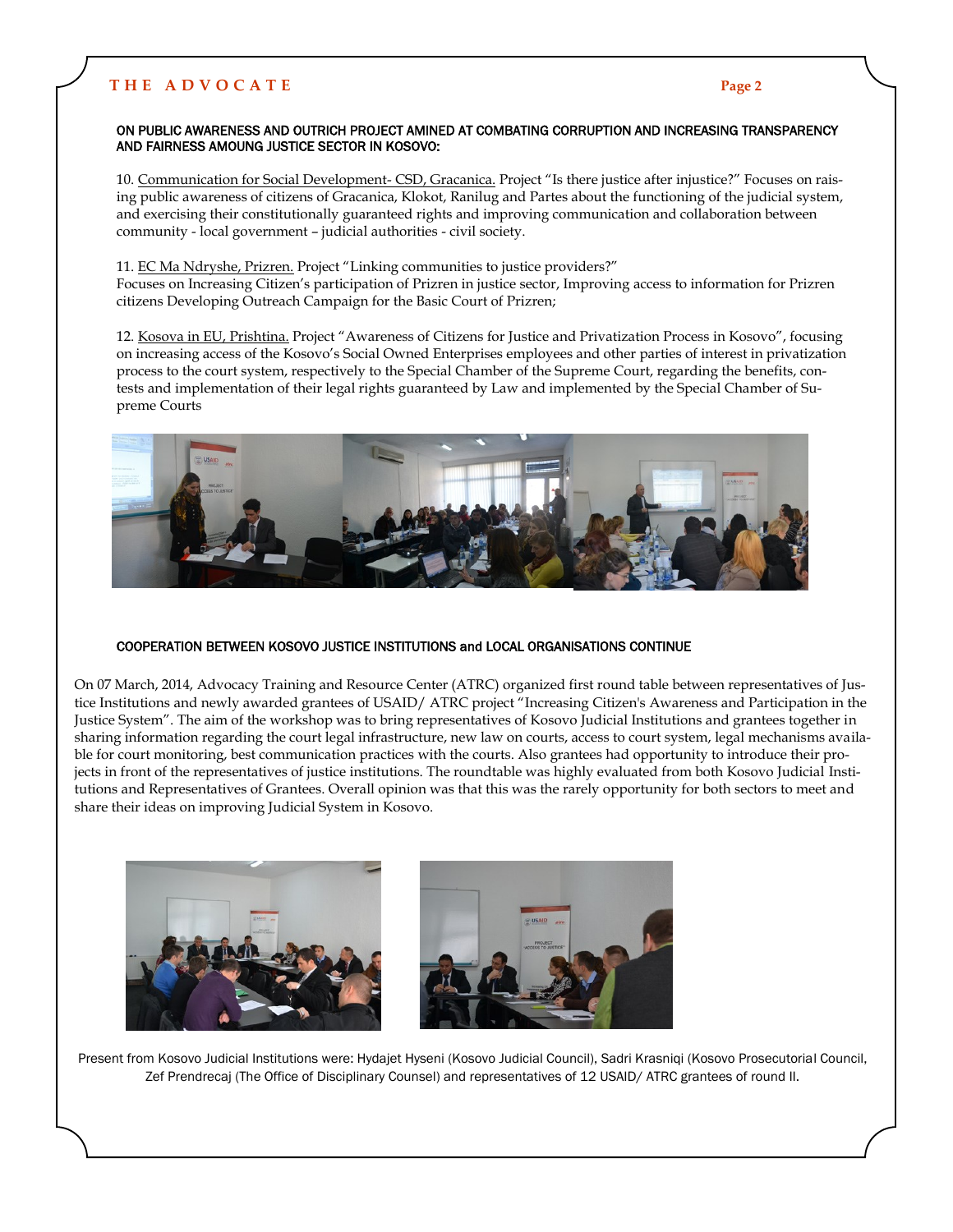### JUSTICE AND THE PEOPLE CAMPAIGN CALL UPON CITISENS TO JOIN IT'S LEGISLATIVE INITIATIVE BY PROVIDING THEIR SIGNATURE IN SUPPORT OF AN AMENDMENT TO THE LAW ON PUBLIC FINANCE AND **ACCOUNTABILITY**

The goal of this initiative is to permit recovery of just compensation for violations of human rights committed by the state, including both economic and non-economic damages. The Campaign proposes the amendment of the Article 69 of the Law to permit recovery of non-economic damages for human rights violations committed by the state. The Law currently permits recovery of economic damages only, such as property damage and wage loss. Often the most significant damages resulting from a human rights violation are pain and suffering, which are non-economic. To achieve this goal, the Campaign will collect over 10,000 signatures in favor of the amendment. In order to collect the required 10,000 signatures, the Campaign has created a network of partner organizations, which will collect the signatures of citizens throughout the territory of Kosovo



### JUSTICE ABD THE PEOPLE CAMPAIGN REPRESENT THE HASANI FAMILY IN SEEKING JUSTICE AS CRIME VICTIMS OF A FATAL ACCIDENT CAUSED BY THE KOSOVO POLICE OFFICER

On Friday, January 17, 2014, the Justice and the People Campaign organized a Press Conference to announce its representation of Mr. Fehmi Hasani and his family as crime victims in the trial of Officer Sabri Ferati of the Kosovo Police.On September 19, 2013, Mr. Fehmi Hasani and his family were involved in an automobile accident near Podujevo. The accident occurred when a Kosovo Police Cruiser, driven by Officer Ferati, pulled into oncoming traffic and, traveling at a high rate of speed, collided with the family's vehicle. Mr. Hasani's two sons were killed in the accident, and he, his wife, and another family member were severely injured. On November 21, 2013, Officer Ferati was criminally indicted on the charge of endangering public traffic in connection with the accident. He is currently being held in pretrial detention.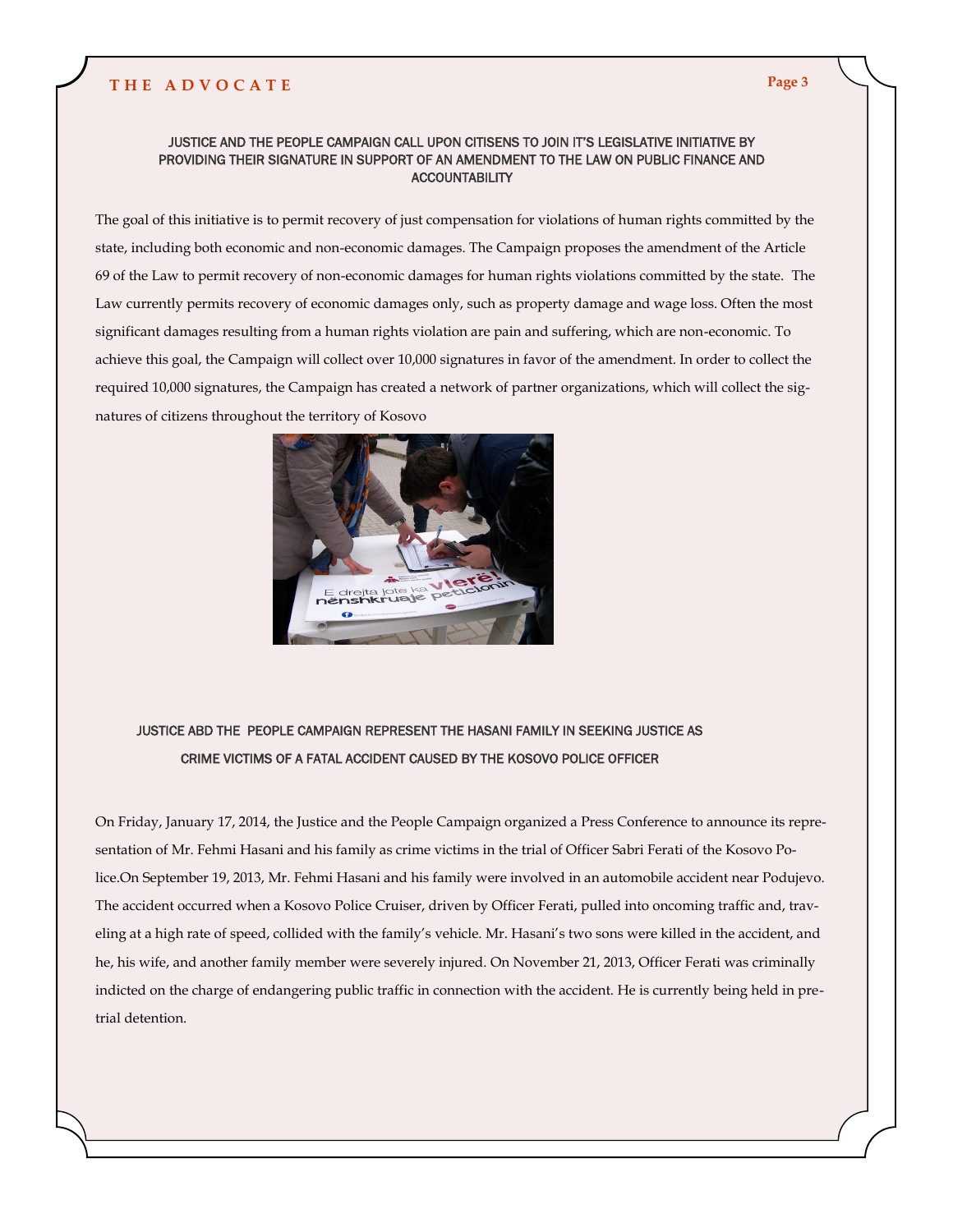### INFORMATION MEETINGS IN GJILAN, NOVOBERDO, KAMENICA AND VITIA

ATRC held information meetings with municipal officials and civil society representatives of four municipalities of Gjilan region: Gjilan, Novoberda, Kamenica and Vitia. The purpose of these meetings was to inform municipality mayors, municipal assembly members, municipal officials, local councils and civil society representatives regarding ATRC activities within the project " Active Citizens - accountable and transparent Municipalities", supported by Olof Palme International Center.

During these meetings, special emphasis was given to application of participatory budgeting, through involvement of citizens in this process, from the planning stage of the budget to its implementation. Mayors of Vitia and Novoberda and Deputy Mayors of Kamenica and Gjilan expressed willingness to cooperate with ATRC, in order to increase citizen's participation in decision-making processes. Although, local councils and representatives of civil society accentuated the necessity of application of this process, which will contribute on enhancing transparency, responsibility and accountability as well as the proportional distribution of capital investments.



### ATRC ORGANISED WORKSHOP FOR MUNICIPALITY AUTHORITIES AND CIVIL SOCIATY REPRESENTATIVES OF GJILANI REGION

ATRC within the project "Active Citizens - Accountable and Transparent Municipalities", supported by the Olof Palme International Center, organized 12 workshops on Cooperative Planning and Participatory Governance and Budgeting. Participants in this workshop were municipality authorities, Municipal assembly members and civil society representatives as well.

The purpose of the workshops was to discuss about the involvement of citizens in decision-making process and establishment of Consultative Committee. During the workshop ATRC presented "Participatory Budgeting" guideline, prepared by ATRC. This guideline contains examples and recommendations for municipalities and civil society organizations and citizens regarding Participatory Budgeting.



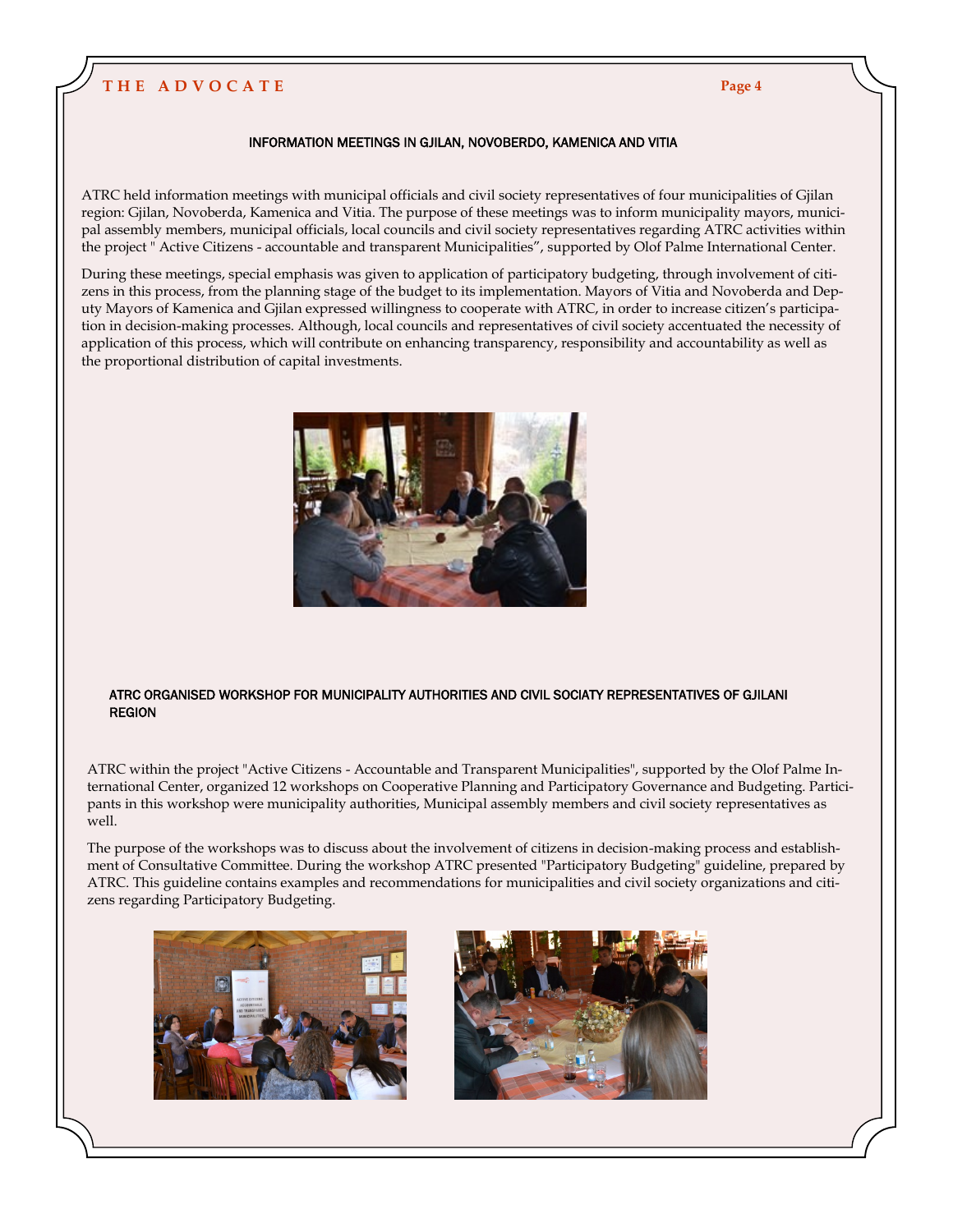### ATRC INITIATED ESTABLISHMENT OF CONSULTATIVE COMMITTEE IN NOVOBERDO MUNICIPALITY

Within the project "Active Citizens-Transparent and Accountable Municipalities", supported by Olof Palme International Center, ATRC is advocating for establishment of Consultative Committees in Municipality Assemblies of Gjilan, Novoberda, Kamenica dhe Vitia. This committee will be mechanism for sustainable and continuous cooperation between municipalities' and citizens, stated on Law for Local Self Government.

While other municipalities are in process of establishing of this mechanism, Municipality of Novoberda in the third meeting of the Municipal Assembly held on April 24, 2014 has decided to establish Citizens Consultative Committee





Chairperson of Novoberda Municipality Assembly stated that establishment of Citizens Consultative Committee will give citizens the opportunity to be involved in decision-making processes in local level: *Initiative for establishing Citizens Consultative Committee was proposed by ATRC, during the meetings and workshops held with Mayor and Municipality Assemble members.*  We agreed that it's our obligation and we will give citizens the opportunity to be part of decision-making processes in local level, *through establishing the Citizens Consultative Committee.*

ATRC at this meeting presented the request for the establishment of this committee as well as the organization and its functioning, according to Administrative Instruction for the Organization and Functioning of Consultative Committees in Municipalities. This Instruction aims through consultative committees in municipalities to involve the citizens and other stakeholders to participate actively in the decision making processes in local level.

ATRC will continue to advocate for establishing this mechanisms in other three Municipalities and will assist and monitor the process of organizing and functioning of Citizens Consultative Committees

### ATRC ORGANISED A ROUND TABLE ON : "THE IMPACT OF TRANSPORT ON AIR QUALITY IN PRISHTINA **MUNICIPALITY**

On March 26, 2014, ATRC, in the framework of the regional project Env.Net organized the roundtable "The impact of transport on air quality in the municipality." In the roundtable participated the representatives of the Ministry of Environment, Ministry of Trade and Industry, Ministry of European Integration, Municipality of Prishtina, Ombudsman, independent agencies and institutes, and organizations of civil society. Through the discussion of this topic, ATRC has sought jointly with representatives of institutions, civil society and environmental experts to analyze the situation about air quality in Pristina and identify alternatives to reduce or eliminate pollution.

At the beginning of the roundtable, ATRC has presented the findings of a monitoring / evaluation of the situation, and then representatives of the Ministry of European Integration, Municipality of Prishtina, the Ombudsman, the Hydrometeorology Institute of Kosovo and civil society organizations have made separate presentations panels.

The roundtable participants concluded that transport in Prishtina is assessed as the second polluter after Obiliq power plants. Among the main causes of this condition are old cars, poor quality fuel oil, not good public transport and generally insufficient control of air quality. Representatives of civil society institutions agreed that they should work more on taking concrete steps to improve the quality of air transport.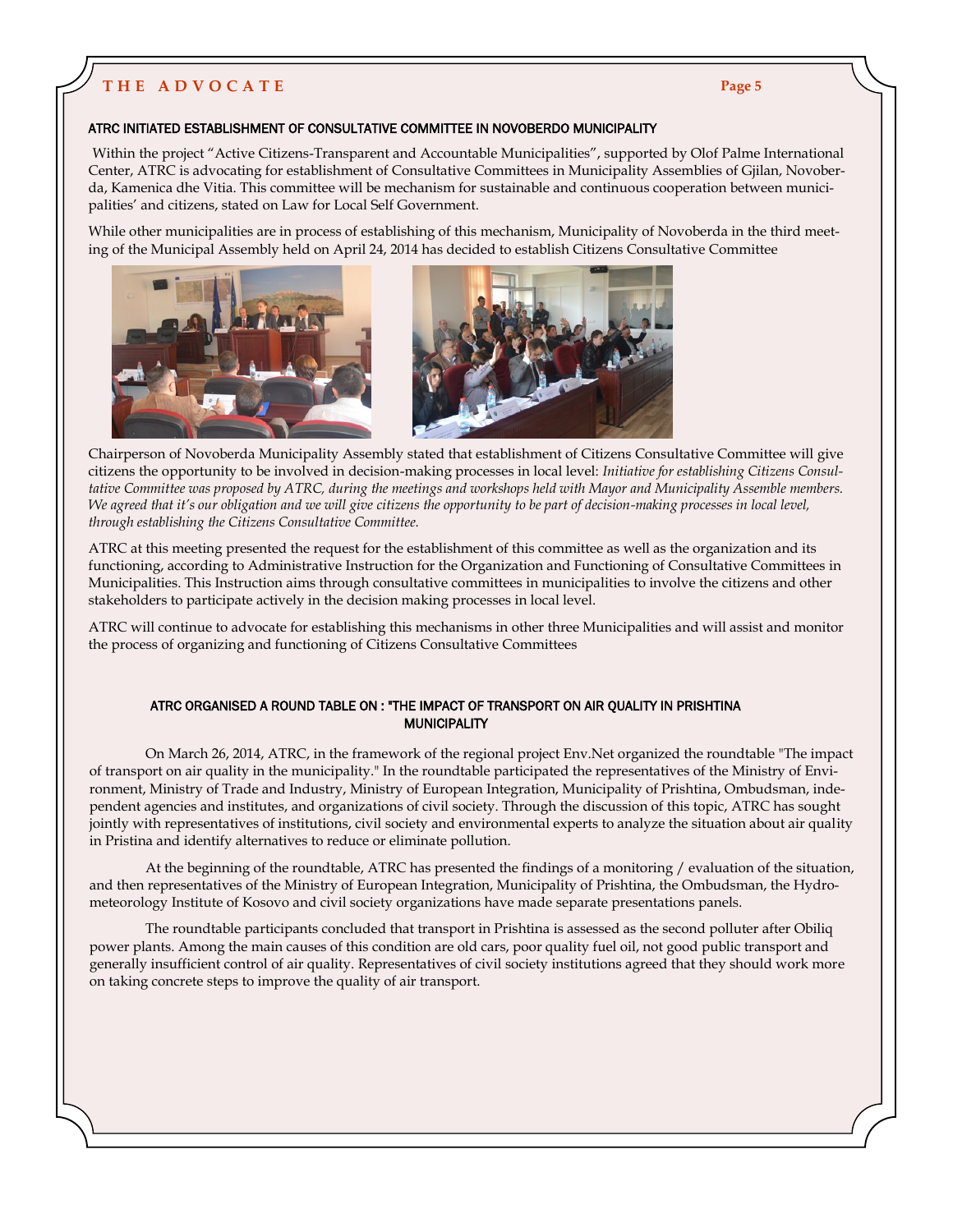### FAILURE TO KKEP UP WITH EU CLIMATE AND ENERGY POLICIES WILL MOVE SOUTH EAST EUROPE AWAY FROM THE EU,

Before the EU Council debates *A framework for climate and energy in the period from 2020 to 2030*, proposed by the European Commission, NGOs called for much stronger environmental and climate commitments in the upcoming revised Treaty of Energy Community, which brings together the Western Balkan countries, Ukraine and Moldova, during a public hearing taking place in the European Parliament.

The EC's climate proposal calls for a binding target of 40% greenhouse gas emissions reduction by 2030 and has been criticised by the European Parliament and others for its lack of ambition. Therefore, all eyes will be turned to the European Heads of States tomorrow, when they convene to further discuss the future of EU climate and energy policy. Although most of the countries of the Energy Community are striving to become EU members in the next decade – Serbia and Montenegro have already opened negotiations while others are expected to follow – none of the countries have adopted greenhouse gas reductions targets.

Garret Tankosić-Kelly, Principal of SEE Change Net, and one of the panelists at hearing *An Energy Community for the Future*, emphasizes that failure to adopt EU 2020, 2030 and 2050 targets will only move South East Europe away from the EU path. "SEE countries want to be part of the EU, and not taking on these standards now will make it harder and more expensive to do so in the future. A week might be a long time in politics, but a decade is nothing in energy planning. This is the conflict of interests we face."

The case of Croatia has clearly demonstrated what kind of drastic changes countries will face with adapting their legislation according to the EU *acqui*s, leaving limited space for public participation and a number of uncertainties in fulfilling the obligations, particularly those related to climate and energy.

However, the Energy Community has so far been largely focused on transposition and implementation of the EU energy *acquis* while only patchy bits of environmental legislation have been adopted.

"It is essential to include the whole range of Directives covering industrial emissions and air quality, but also energy-related water, waste and habitats legislation if the Energy Community is to be part of a European energy market with a level playing field for all participants", commented Angela Klauschen, a policy expert at the World Wide Fund For Nature. "Signatory countries must comply with all relevant EU social, environmental and climate legislation through automatic and systematic updates of the Treaty. The current situation, in which only a small portion of the *acquis* has been adopted by the Energy Community countries means that there is a danger of 'emissions leakage' or 'energy grabbing", she added.

We believe that countries of the region should be supported with development of their energy strategies in line with longterm EU goals, in order to ensure that only appropriate investments leading to decarbonisation and the sustainable use of renewable resources are encouraged. This approach would enable social and economic cohesion and distribution of benefits from energy production and consumption, which would tackle energy poverty and enable an increase in sustainable employment.

"No true progress and democratization of our societies can be achieved without an open and frank debate of all actors", said Dragana Mileusnić of Climate Action Network Europe. "Thus, we call for civil society representatives from various sectors to be allowed to participate at Energy Community meetings and for implementation of the Strategic Environmental Impact Assessment Directive. Finally, we call for stronger measures against corruption and illegal subsidies in the energy sector", she concluded.

This activity is organized in the framework of the Sustainable Energy Policy in South Eastern Europe. The project is implemented by ATRC in Kosovo and partner organizations in six countries in the region and supported by the European Commission, The Balkan Trust for Democracy (BTD) and UNDP .